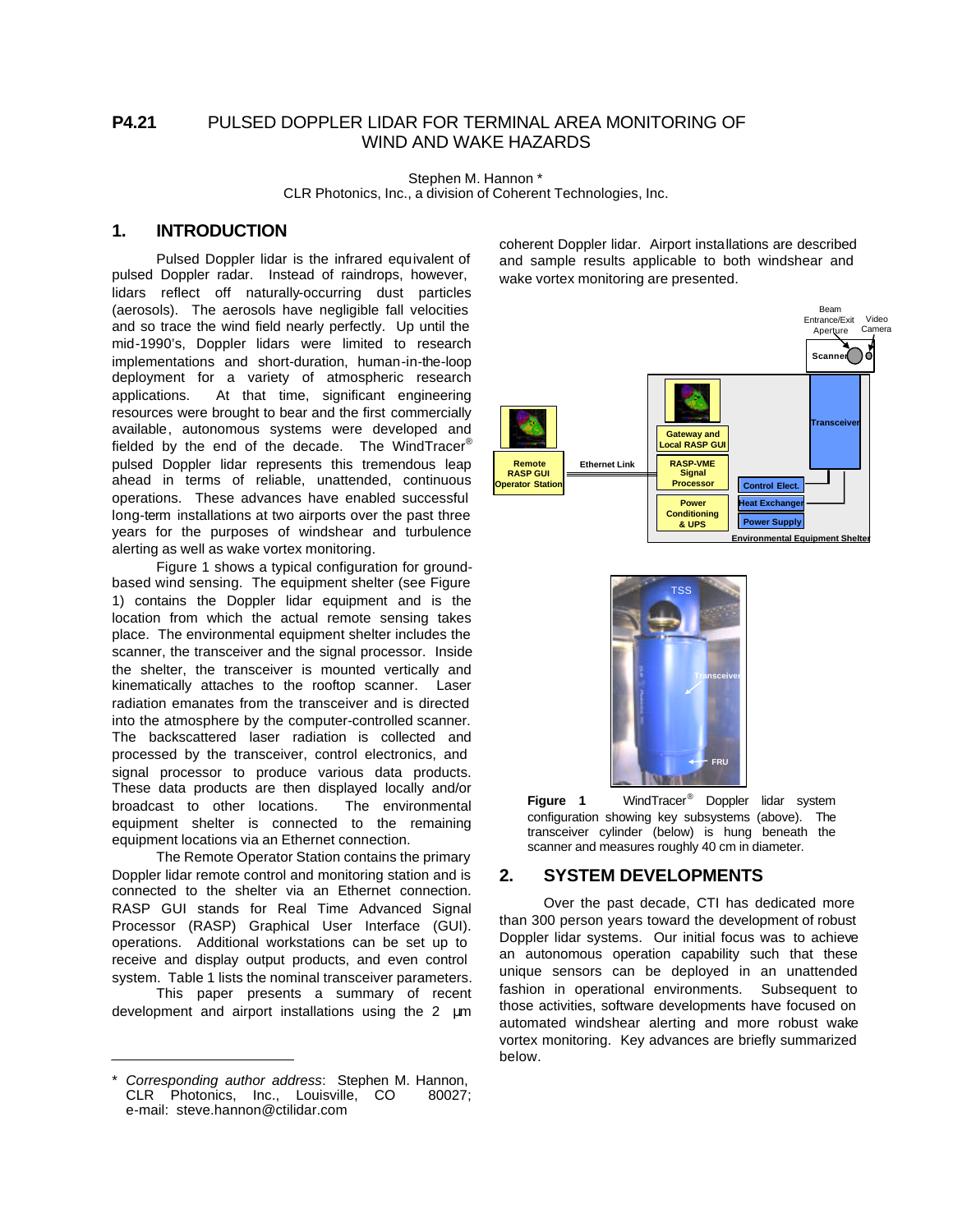| <b>Parameter</b>         | Value           |  |
|--------------------------|-----------------|--|
| Laser Material           | Tm:LuAG         |  |
| Wavelength               | 2022.5 nm       |  |
| Average Power            | 1 Watt          |  |
| <b>Pulse Energy</b>      | 2 mJ            |  |
| Pulse Repetition         | 500 Hz          |  |
| Frequency                |                 |  |
| Pulsewidth               | 400 ns          |  |
| <b>Aperture Diameter</b> | $10 \text{ cm}$ |  |
| Cooling                  | Air cooled Heat |  |
|                          | Exchanger       |  |

|  |  |  | Table 1 Nominal WindTracer <sup>®</sup> Specifications |
|--|--|--|--------------------------------------------------------|
|--|--|--|--------------------------------------------------------|

#### *2.1. Autonomous Operation*

The transceiver is the primary subsystem and includes the transmit laser and associated transmit/receive and beam expansion optics as well as the photodetector(s). Through the use of very low coefficient of thermal expansion materials for the mounts and a graphite composite structure for the optical bench. a wide ambient operating range is achieved without need for a re-circulating chiller (liquid to air heat exchanger only). The custom electronic cards incorporate built-intest capability for automatic logging of system status and errors. The control electronics affect automatic and safe power up and power down of the transceiver—a necessity for autonomous operation.

The transceiver employs an end-pumped transmit laser configuration which utilizes long-lifetime continuous wave (CW) pump diodes. The one Watt average power unit has extremely good beam quality and robust mode matching optics such that very high signal to noise efficiency is achieved and maintained. Typical horizontal measurement ranges are 8-10 km for the 10 cm aperture diameter sensor.

With the core transceiver subsystem improved in a significant way, the next critical subsystem element required for autonomous operation is the data system and associated software. Configuration files establish the various system parameters for a particular measurement. The configuration files are then executed according to user-defined schedules that enable the user to achieve hands off, long-term operation while meeting a broad range of measurement objectives. The graphical user interface can be remotely located and connected to the equipment shelter through land lines or radio frequency modem links. Therefore, the sensor can be installed and controlled, and the data displayed and re-broadcast, many miles away inside the operations center. When permitted for a particular installation, remote control of the system can be accomplished. This includes full powerdown and power-up of the system as well as accessing a range of remote diagnostic information.

#### *2.2. Field Serviceability*

A key requirement for the systems, especially those installed in remote locations, is to maximize the degree of field serviceability. Improved field serviceability of the transceiver has been afforded by the recent addition of two key field replaceable units (FRUs): the pulsed laser pump diode and the master oscillator. Both of these devices are fiber-coupled and are accessible outside of the transceiver pressure vessel. This means that in the case of a component failure, these devices can be safely replaced in the field by appropriately trained staff. In addition, because the pump diodes associated with these modules have a finite lifetime, they can be replaced during scheduled maintenance visits with minimum system down time.

### *2.3. Graphical Situation Display for Automated Alerting*

The primary means by which WindTracer® data has been utilized for wind hazard alerting is through the human interpretation of raw radial velocity displays. This is performed by a forecast meteorologist or similarly trained individual and is the way the WindTracer® data is used operationally today at the Hong Kong International Airport, for example. Automated alerting is needed at Hong Kong and elsewhere for the WindTracer<sup>®</sup> operational benefits to be maximized. Recently, CTI has worked with SIGMET, Inc. and has developed a wind hazard situation display that is based on their IRIS software package. The IRIS Terminal Doppler Weather Radar (TDWR) suite provides the type of microburst, windshear and gust front detection that is needed for automated alerting.

The general processing flow is shown in Figure 2. The WindTracer<sup>®</sup> base data processing feeds a data pipe that is ingested by the IRIS software and then displayed on a workstation display. A sample output from that display is given in Figure 3. Here, a gust front is detected and indicated by both a line and an ellipse overlay.

A virtual ribbon display output is also produced by companion software. It utilizes nomenclature and formatting similar to that used in TDWR ribbon displays.

#### *2.4. Enhanced Wake Vortex Monitoring*

A substantial number of enhancements have been implemented to the WindTracer® wake vortex detection and tracking software modules (Hannon and Thomson, 1997). The driving force behind these developments has been the long-term research data gathering at St. Louis International Airport. These involve enhanced ability to detect and track vortices in the vicinity of hills, trees and other ground obstructions. This is especially important at St. Louis where the primary area of interest is within a few thousand feet of the runway threshold, where rolling terrain and trees provide strong zero Doppler signal returns that can hamper the ability to track nearby vortices.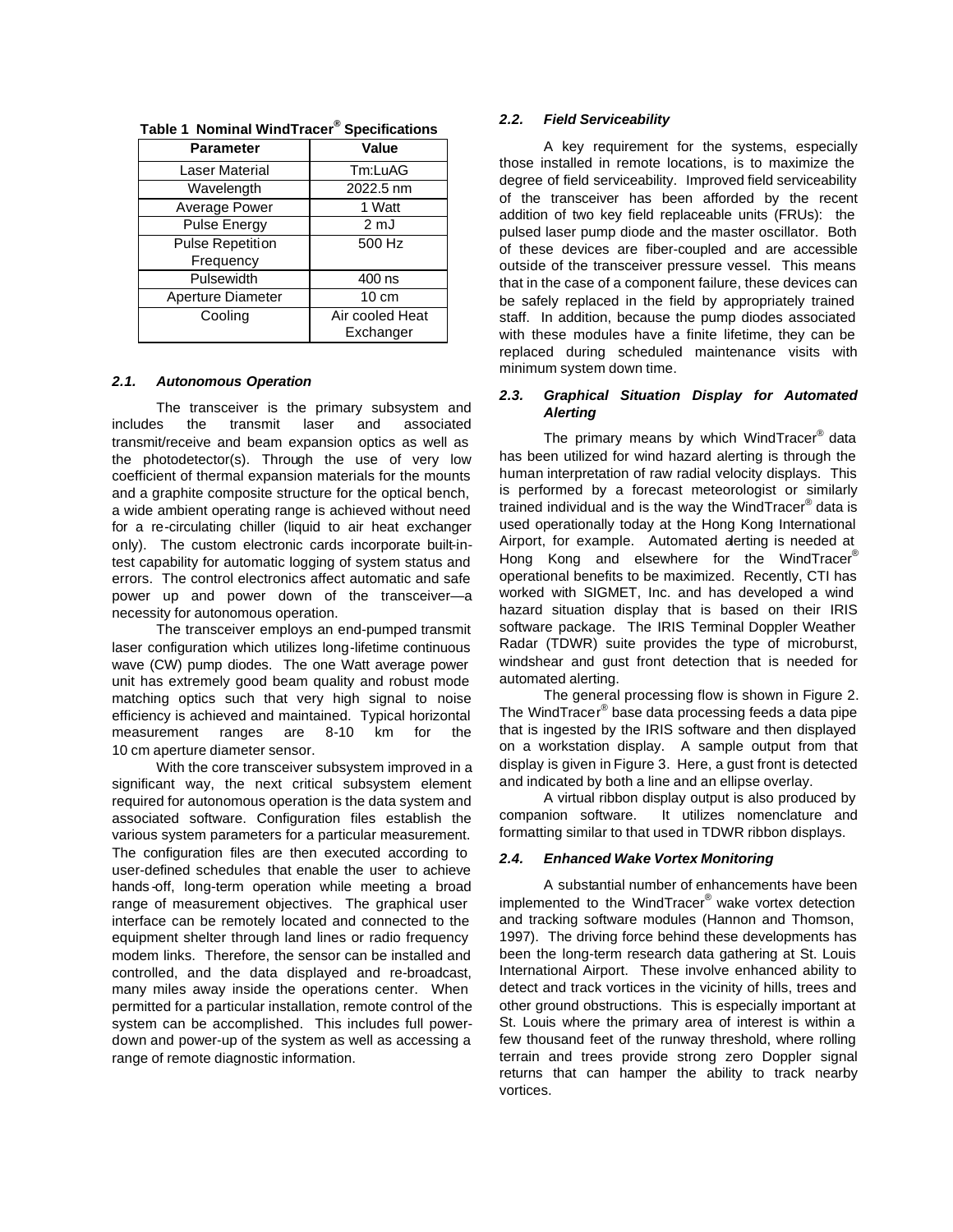

**Figure 2** Block diagram of processing flow for wind hazard situation display product generation.



**Figure 3** Sample plan position indicator (PPI) display of measured radial velocity. The velocity data is color-coded with positive velocities defined as away from the lidar. A shear line algorithm is applied to the data and icons indicate the location of the gust front relative to the airport approach and departure corridors.

## **3. HONG KONG INTERNATIONAL AIRPORT: WIND HAZARD MONITORING**

In June 2002, a WindTracer® Doppler lidar was installed at the Hong Kong International Airport. This represents the first such permanent installation in the world. The WindTracer<sup>®</sup> is providing airport forecasters high resolution images of the windshear and turbulence environment at the airport.

The Hong Kong International Airport is located next to a large mountainous island (Lantau Island) which sometimes causes windshear and turbulence, especially when the wind blows over the mountain and toward the airport. Other wind hazards arise due to frontal passages (including gust fronts) and sea breezes. These wind conditions are potentially hazardous to landing and departing aircraft. Much of the time, these hazardous wind conditions occur in clear air such that the existing TDWR at the airport is hard-pressed to provide reliable alerting of the wind hazards. Anemometer stations are also installed at the airport but they only give wind information at specific points close to the ground. The newly installed WindTracer® Doppler lidar generates a clear air view of the winds over wide areas along and near the approach and departure corridors and so naturally covers the areas that the radar and anemometers miss.

A photograph of the Air Traffic Control Complex is shown below. The site, on the top of a large building near the center of the airport, affords excellent viewing of the approach and departure corridors on either end of the airport. At this point, the lidar system has logged over 18,000 operating hours since its installation.



**Figure 4** Photograph of the Hong Kong Air Traffic Control Tower facility.



**Figure 5** WindTracer® Remote Operator Station (right) adjacent to a TDWR display (left) in the HKO's Airport Meteorological Office.

An important distinguishing characteristic of Doppler lidar is that its narrow beam produces negligible sidelobe clutter. Clutter is a problem for microwave radar because it can cause false or misleading signals. In contrast, Doppler lidar works especially well when scanning very near the ground or in the vicinity of a hillside.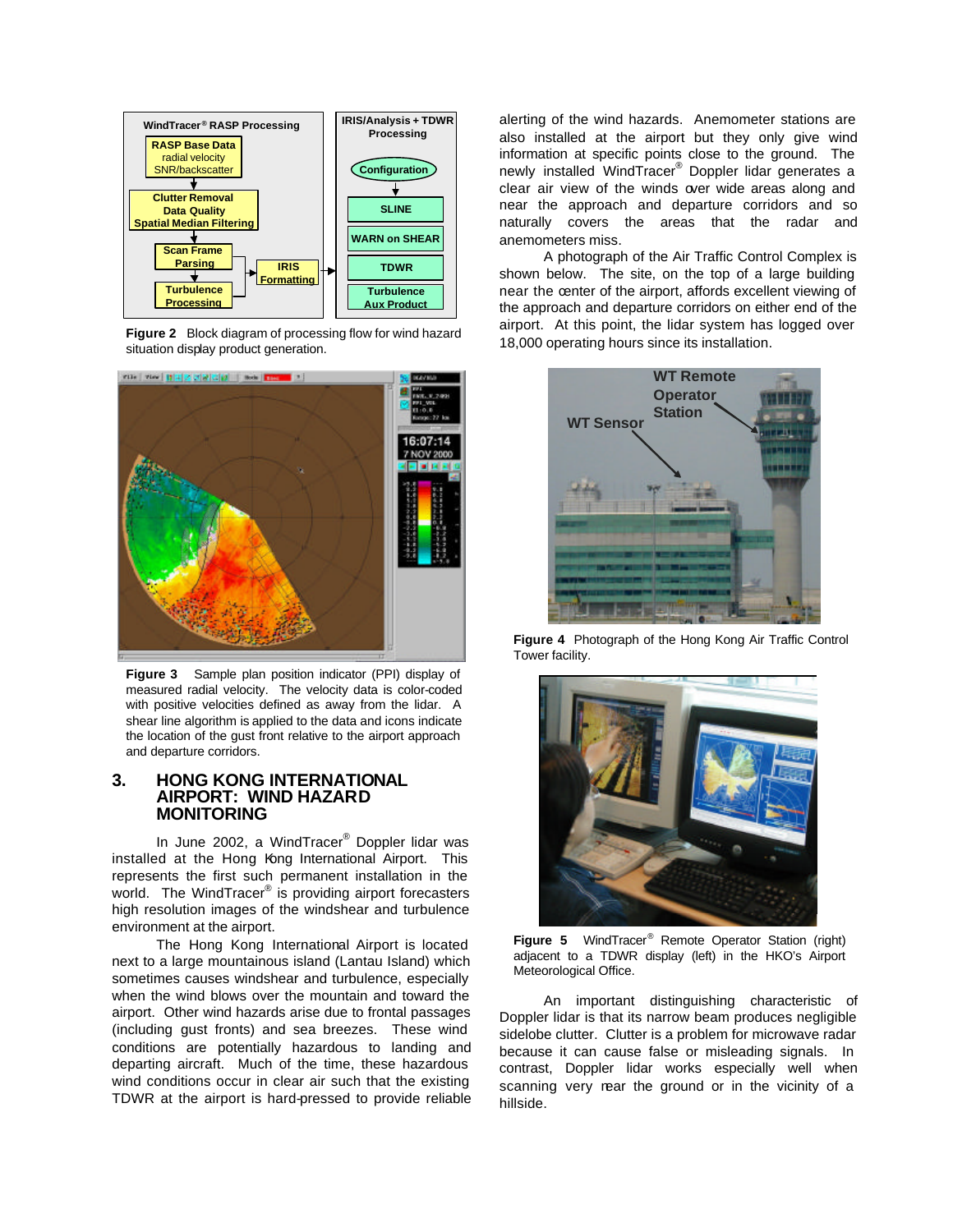The customer for the WindTracer® in Hong Kong is the Hong Kong Observatory (HKO). The HKO is one of the world's leading meteorological organizations and forecasts weather and issues warnings on weatherrelated hazards at the airport and within a designated airspace over the northern part of the South China Sea. To enhance the safety of aircraft landing at and taking off from the HKIA, the HKO issues alerts of low-level windshear and turbulence. A TDWR, a network of over 20 anemometers, two wind profilers, and now the pulsed Doppler lidar, are used to assist in the detection and warning of windshear and turbulence.

The WindTracer® data is currently being used by aviation weather observers and forecasters to augment the existing sensor suite in an evaluation mode. A sample data snapshot is shown in Figure 6. The runways and alerting areas are shown in the map overlay. The control tower blocks the beam to the north. Current developments include automating the detection and alerting algorithms and integrating them with the HKO's existing alerting system. Once operationally implemented, HKIA will have the most sophisticated, and robust, windshear and turbulence alerting system in the world. Additional information about the Hong Kong Doppler lidar is available (e.g., Shun, 2003; Chan and Mok, 2004).



ate: 07/08/2002 Time: 12:06:28:967 Az 314.999 El: 144.676

**Figure 6** Sample PPI display of measured radial velocity with an overlay of the airport alerting area and nearby Lantau Island. Flow is out of the NNW.

### **4. DENVER INTERNATIONAL AIRPORT: WAKE AND WIND MONITORING**

In August and September of 2003, a WindTracer® pulsed Doppler lidar was installed north of Denver International Airport (DEN). The primary purpose for this deployment was to monitor the wakes of arriving aircraft

onto runway 16L. In addition, the system conducted wind surveillance scans on a regular basis.

#### *4.1. Glide Slope Wake Vortex Monitoring*

The DEN Wake Acoustic Test was sponsored by NASA and had as its objective the collection of acoustic (sound) signature data from wakes of landing aircraft in an effort to characterize these signatures for a variety of aircraft types in various conditions. The role of the pulsed lidar was to provide 'ground truth' position information to aid in the characterization activities. Much of this data was collected with the lidar tracking the vortices in the more traditional transverse viewing geometry. Here, the lidar scans vertically at a fixed azimuth. The scan plane intersects the aircraft flight path perpendicular to its direction of travel (Hannon and Thomson, 1997). Analysis of the acoustic signature data is expected to appear in published reports and papers over the next year or two.

Subsequent to the test, CTI collected 'glide slope viewing' data for aircraft on approach to both 16L and 16R. Here, a pair of horizontal scan planes was used to scan from the lidar location down toward the threshold of the runway of interest, some 9000 feet from the lidar. This viewing geometry provides several advantages relative to sensor siting for typical airports located within urban environments.

A sample glide slope viewing spectral width data set is shown in Figure 7. The upper panel set shows the passage of a B737 aircraft and the initial indication of a spectral width signature. As time advances, the middle panel set shows the elongated signature as the wake descends through the scan plane. The lower panel sets shows the signature as it begins to disintegrate, nearly 90 seconds after passage. These types of signatures were consistently produced by each aircraft and appear to offer an alternate, reliable means of detecting and tracking wakes. Ongoing developments are focused on producing automated tracking algorithms for this very purpose.

#### *4.2. Wind Hazard Surveillance*

The DEN wind hazard data is being jointly analyzed by MIT Lincoln Laboratory and CTI. During the two-month deployment, several sample windshear cases were observed by the pulsed lidar. Comparisons are now being conducted with Low Level Windshear Alert System (LLWAS) data as well as NexRAD data. In addition, MIT Lincoln Laboratory algorithms will be applied to selected cases to evaluate their ability to be easily adapted to effectively process lidar data.

A sample DEN pulsed lidar windshear data snapshot is shown in Figure 8. Here, the shear associated with a frontal passage is evident in the radial wind display.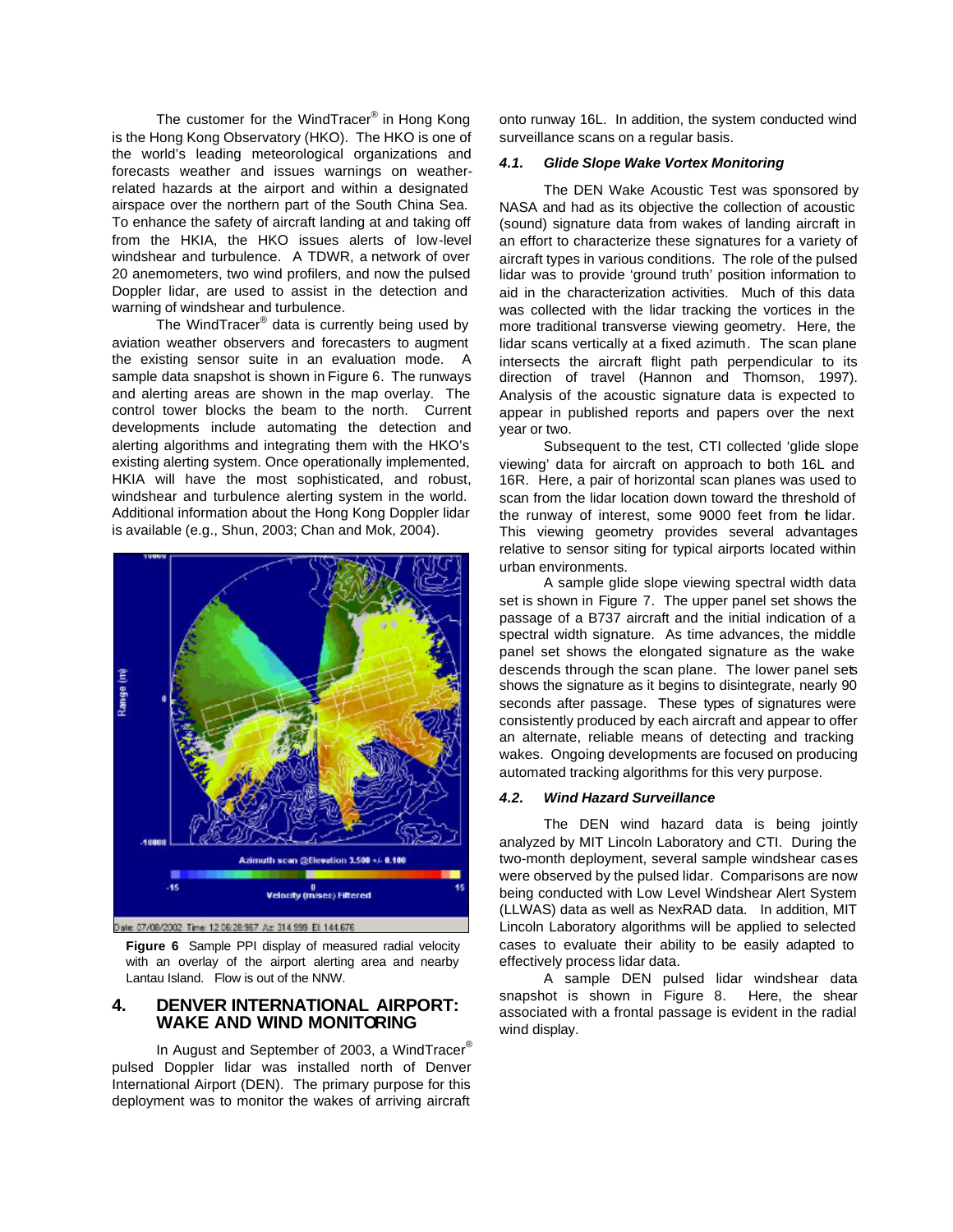

**Figure 7** Sample glide slope viewing example from DEN. Snapshots from three scans are provided. Each two-panel display shows the estimated spectral width on the left and a thresholded version of the spectral width on the right. The panels are plan views of the approach corridor to runway 16R at DEN.

#### **5. ST. LOUIS INTERNATIONAL AIRPORT: WAKE VORTEX MONITORING**

In March of 2003, a WindTracer<sup>®</sup> pulsed Doppler lidar was installed adjacent to St. Louis International Airport (STL). This system was installed near the western end of the airport and is monitoring wake vortices and winds in support of the joint FAA/NASA Wake Turbulence Research Program (WTRP). The goal of the WTRP is to develop capacity-enhancing procedures that can be implemented in the next 3-7 years (Lang et al., 2003; Fiduccia et al., 2004).

Wakes of aircraft landing onto runways 12L and 12R are measured by the lidar within five different vertical scan planes: 31 degrees azimuth, 50 degrees, 75 degrees and 86 degrees (all azimuths measured relative to true north). The data are being analyzed by staff at the

Department of Transportation Volpe Center as well as other WTRP staff.

A second pulsed lidar was installed at STL in August 2004. This system will initially focus on wind and wake monitoring from a location between the two runways. Glide slope viewing, similar to that demonstrated at DEN, will be implemented to provide more comprehensive coverage of the approach corridor. Volpe Center has also installed several other wake and wind sensors in St. Louis, including a pair of windlines and three sodars. Figure 9 shows the instrument layout at STL.

## **6. SUMMARY**

CLR has made significant improvements in its solid-state 2 μm pulsed Doppler lidar systems over the past decade. For the past two years, one of our Doppler lidars has been operating at the Hong-Kong International Airport for windshear and turbulence detection. Another dedicated unit has been installed for more than a year at the St. Louis International Airport for FAA-sponsored, long-term wake vortex monitoring. These installations demonstrate significantly different means by which the same technology can benefit airport operations.

Going forward, system developments will focus on enhancing windshear and turbulence automated alerting algorithms. The permanent system installations provide a wealth of case study data that will be exploited to develop and evaluate the performance of these algorithms. Wake vortex software developm ents will focus on both transverse and glide slope viewing geometries. The initial goal of the wake vortex work is more robust research database generation. These developments can then lead to future operational algorithms that would enable lidar use within a tiered sensor network to safely enhance airport capacity and efficiency.

# **REFERENCES**

- Chan, S. T. and C. W. Mok, 2004: "Comparison of Doppler LIDAR Observations of Severe Turbulence and Aircraft Data," *Proc. 11th Conf. on Aviat., Range and Aerosp. Meteorol.*, 4-8 October, 2005.
- Hannon, S. M. and J. A. Thomson, 1997: "Real Time Wake Vortex Detection, Tracking and Strength Estimation with Pulsed Coherent Lidar," *Proc. 9 th Conference on Coherent Laser Radar*, June 23-27, 1997, Linköping, Sweden, pp. 202-205.
- Shun, C. M., 2003: "Ongoing research in Hong Kong has led to improved wind shear and turbulence alerts," *ICAO J.*, November, 2003, 58, pp. 4-6.
- Lang, S., et al., 2003: "A Phased Approach to Increase Airport Capacity through Safe Reduction of Existing Wake Turbulence Constraints," Proc.  $5^{\rm th}$ *EUROCONTROL/FAA ATM R&D Seminar*, Budapest, Hungary, 23-27 June, 2003.
- Fiduccia, P., S. Lang and W. Bryant, 2004: "FAA/NASA Wake Turbulence Research Program ", *J. Air Traffic Control* **46**, Jan – Mar 2004.